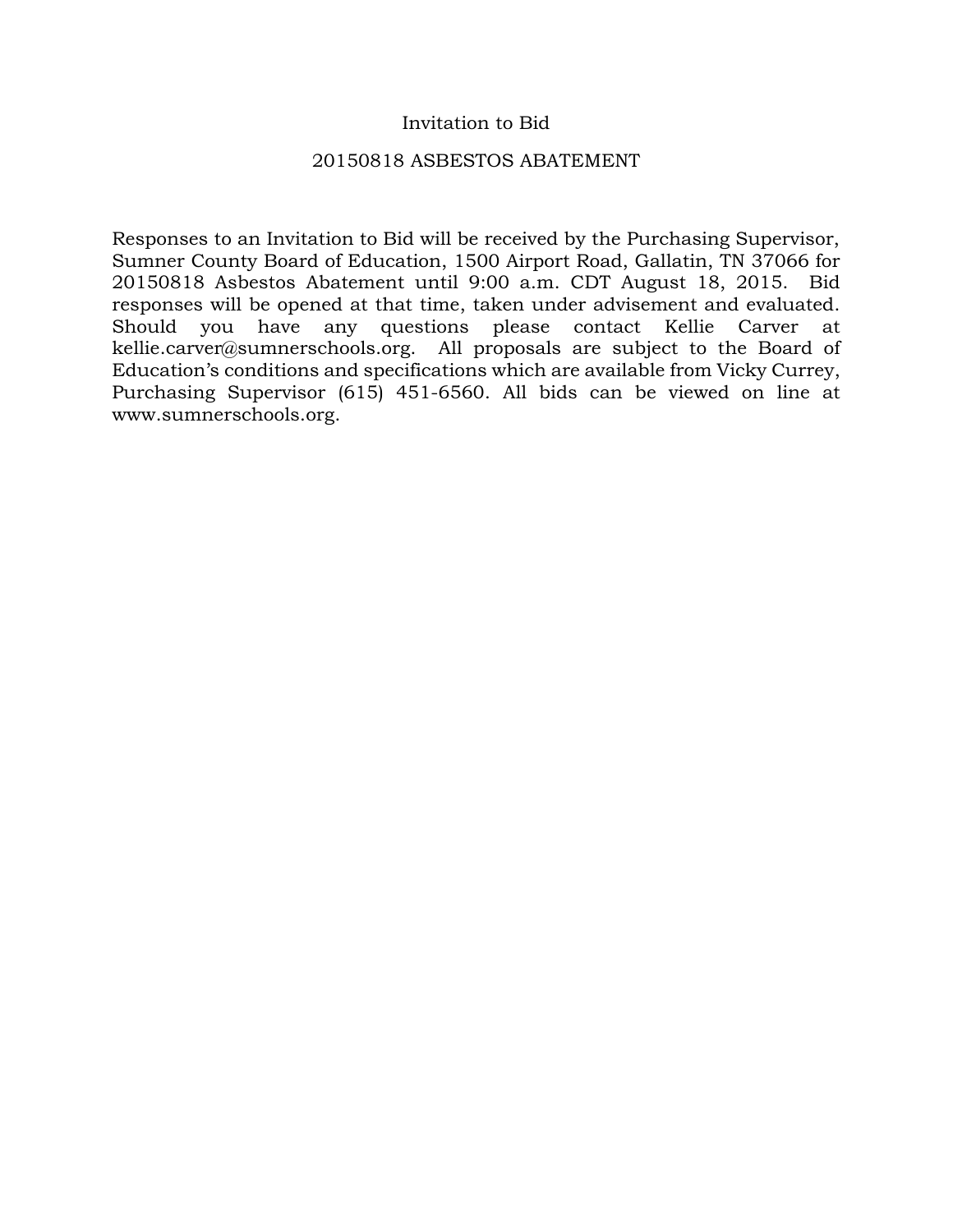#### **NOTICE TO RESPONDENTS**

Responses to an Invitation to Bid will be received by the Purchasing Supervisor in the SUPPORT SERVICE FACILITY CONFERENCE ROOM, Sumner County Board of Education, 1500 Airport Road Gallatin, TN 37066. They will be received until **9:00 A.M. Local Time AUGUST 18, 2015** for **20150818 ASBESTOS ABATEMENT**, at which time the responses will be opened, taken under advisement and evaluated. *BIDS WILL BE POSTED ON www.sumnerschools.org* 

**GENERAL REQUIREMENTS AND CONDITIONS** 

-------------------------------------------------------------------------------------------------------------------------------

- 1. The Sumner County Board of Education reserves the right to accept or reject any and/or all responses in whole or in part, and to waive informalities therein.
- 2. Any responses received after the scheduled closing time for the receipt for responses will not be considered.
- 3. If a mistake is discovered after the responses are received, only the Sumner County Board of Education may allow the respondent to withdraw the entire response.
- 4. Partial payments will not be approved unless justification for such payment can be shown. Terms will be net 30 days.
- 5. Payment will not be made until the said **20150818 ASBESTOS ABATEMENT** are inspected and approved as meeting all specifications by persons appointed by the Sumner County Board of Education.
- 6. Responses submitted must be in a sealed envelope and marked on the outside as follows: **RESPONSE: 20150818 ASBESTOS ABATEMENT DEADLINE: AUGUST 18, 2015 @ 9:00 A.M.**
- 7. Facsimile responses will not be considered.
- 8. If a successful bidder violates any terms of their bid, the contract, school board policy or any law they may be disqualified from bidding for a period of two years for minor violations or longer for major violations. Bids from disqualified bidders will not be accepted during the period of disqualification.
- 9. Prices quoted on the response (if any) are to be considered firm and binding until the said **20150818 ASBESTOS ABATEMENT** are in the possession of the Sumner County Board of Education.
- 10. No purchase or contract is authorized or valid until the issuance of a Board Purchase Order in accordance with Board Policy. No Board Employee is authorized to purchase equipment, supplies or services prior to the issuance of such a Purchase Order.
- 11. Any deviation from these stated terms, specifications and conditions must be coordinated with and approved in writing by the Purchasing Supervisor, Vicky Currey (615) 451-6560.
- 12. All bids that exceed \$25,000 must have the Company Name, License Number, Expiration Date thereof and License Classification of Contractor listed on outside of sealed envelope. As required by State of Tennessee Code Annotated 62-6-119.
- 13. The awarded bidder will be required to post a performance and payment bond in the amount of 25% of the contract price if it exceeds \$100,000 as stated by State of Tennessee Code Annotated 12-4-201.
- 14. If the project cost in excess of \$25,000 a performance bond must be secured by the requesting party in an amount equal to the market improvement value.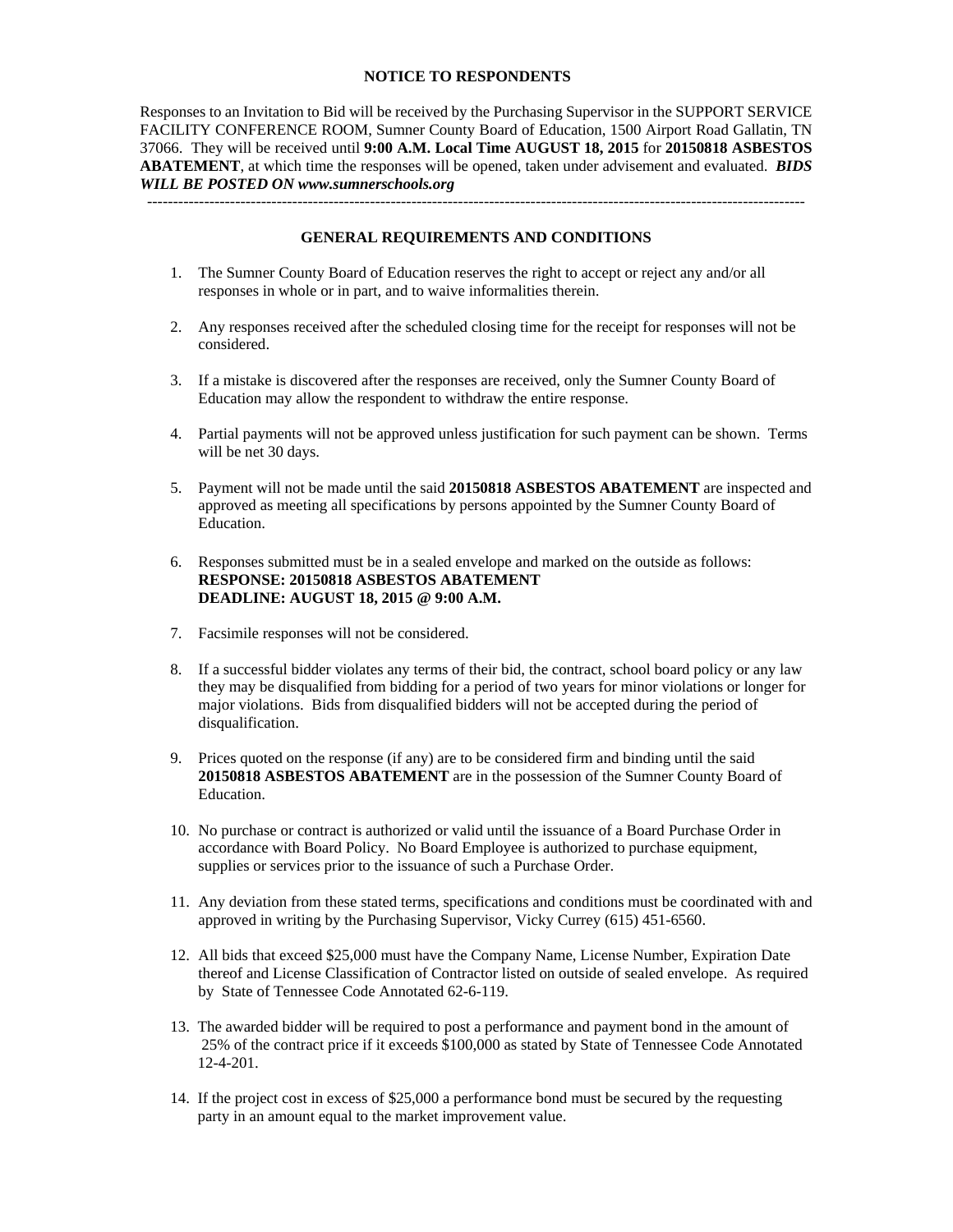# **20150818 ASBESTOS ABATEMENT**

The Sumner County Board of Education, herein known as "School System", is soliciting bids for the removal of asbestos material. The abatement contractor will be responsible for all necessary materials and labor to complete the project. Refer to the following specifications:

# **SPECIFIC INFORMATION**

**Jobsite:** Beech High White House High 3126 Long Hollow Pike 508 Tyree Springs Road Hendersonville, TN 37075 White House, TN 37188

#### **Contractor Obligations:**

- Shall be licensed to perform asbestos abatement. A copy of the license must be included with the bid documentation.
- Shall provide and obtain all necessary materials, equipment and labor.
- Shall provide and obtain all necessary permits with Local, County, etc. agencies as required by law.
- Shall schedule all necessary inspections with Local, County, etc. agencies as required by law.
- The School System reserves the right to withhold partial or all payment until the work is completed to the specifications and satisfaction of the School System. Any work not completed to specifications will be the Contractor's sole responsibility and expense to redo.
- Shall provide Worker's Compensation Insurance as required by Tennessee State Law. The Contractor shall prove compliance with Public Chapter No. 587, T.C.A. 49‐5‐413(d), criminal background check, and provide a Drug Free Workplace Affidavit.
- Shall dispose of all generated waste materials in compliance with all Local, State and Federal guidelines, regulations, and requirements.
- Shall have properly trained and experienced staff to facilitate the specified services. All staff must be properly licensed and documented. A copy of the license must be included with the bid documentation.

### **Scope of Work**:

- Abatement Contractor shall be responsible for submitting 10‐day notification to the State.
- Abatement Contractor shall be responsible for removing all identified tile and mastic in accordance with all state and federal laws and regulations.
	- $\triangleright$  Beech High: 12x12 Floor tile and mastic to be removed in an estimated 65 rooms. Approximately 48,700 sq. ft.
	- White House High: 12x12 Floor tile and mastic to be removed in an estimated 30 rooms. Approximately 23,100 sq. ft.
- School System shall provide 3<sup>rd</sup> party air monitoring and clearance testing for the project.
- The project will be considered complete after passing a visual inspection by a School System designated representative and passing TEM testing.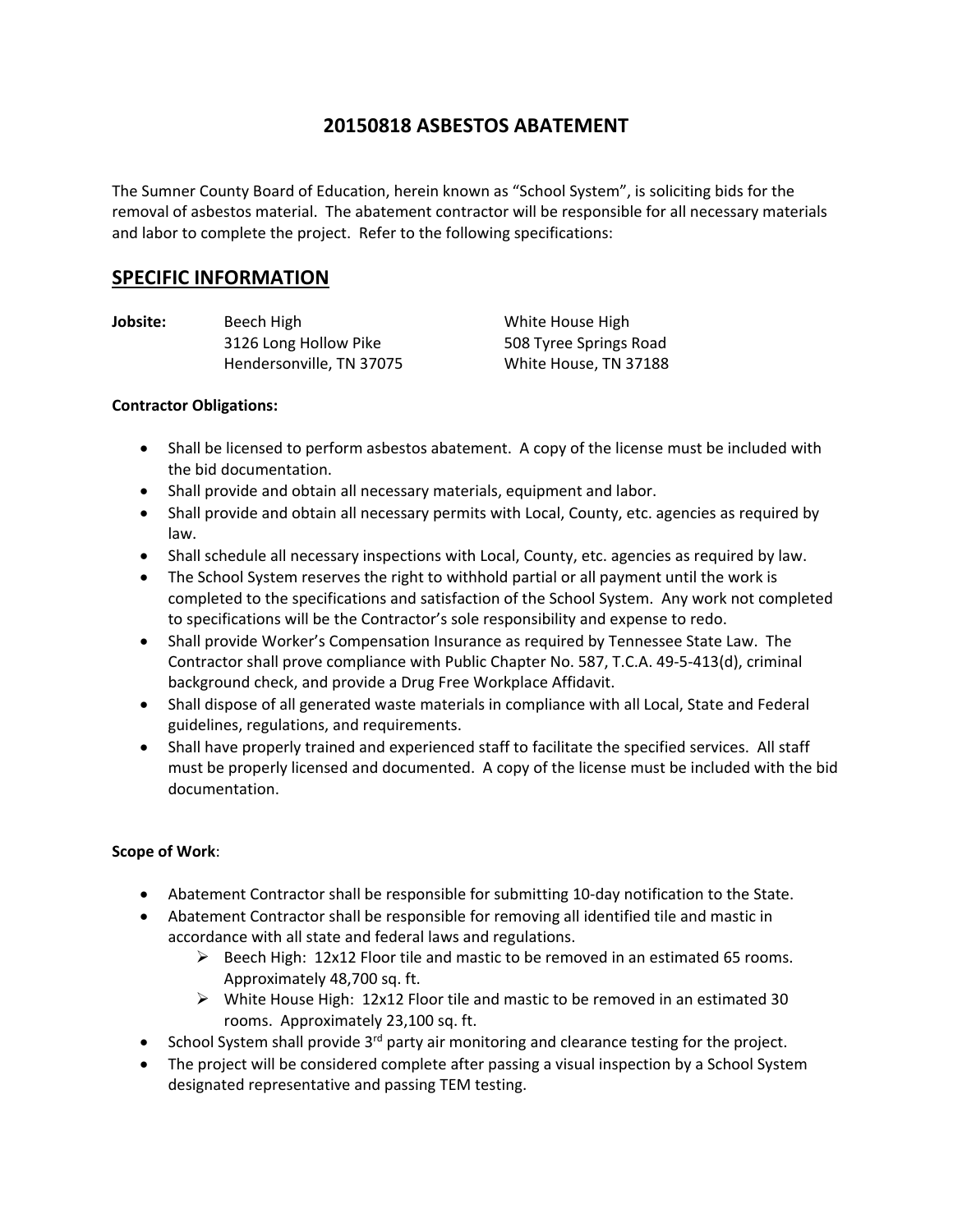#### **Timeline**:

- Pre-bid Conference: August 13, 2015 @ 9:00 a.m. Sumner County Support Services Facility 1500 Airport Road, Gallatin, TN 37066 **\*MANDATORY\***
- Bid Opening: August 18, 2015 @ 9:00 a.m.
- Bid Award: August 18, 2015 (tentative)
- Beech High: Magust 2015 (tentative start date) November 2016 (estimated end date) \**Abatement to be completed in stages*.
- White House High: August 2015 (tentative start date) August 2016 (estimated end date) \**Abatement to be completed in stages*.

#### **Misc Information**:

- The awarded abatement contractor shall work directly with the general contractor assigned to the project as a sub‐contractor.
	- $\triangleright$  Beech High Robert S. Biscan & Company
	- $\triangleright$  White House High Boger Construction
- All invoices are to be submitted and paid via the general contractor.
- The School System reserves the right to award each location individually or to award the contract to a sole bidder.
- The abatement contractor shall submit pricing on a per square foot basis.